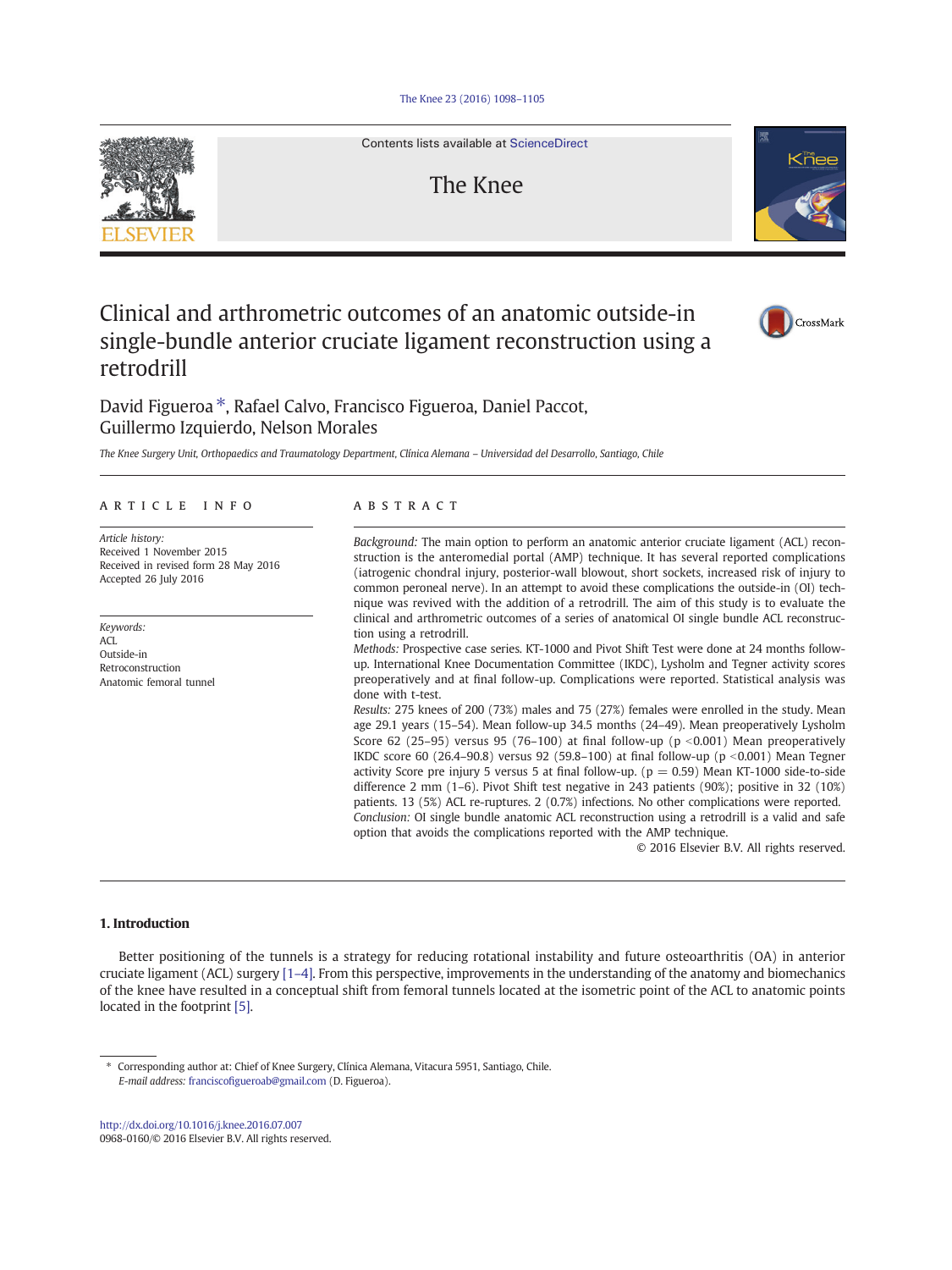The transtibial drilling technique has been the standard surgical method for femoral tunnel placement in ACL reconstruction over the past 20 years [6,7]. However, current interest in the anatomic ACL technique has led to a reconsideration of the proper femoral tunnel positioning, and to an understanding that independent drilling of the tibial and femoral tunnels in ACL reconstruction might be more anatomic than the transtibial technique for femoral ACL tunnel creation because the transtibial technique is associated with a risk of a compromised tunnel position due to the transtibial constraint [8,9].

In attempts to provide more anatomical femoral tunnels, other techniques have been developed, including the anteromedial portal (AMP) technique. This technique can produce more anatomical positioning of the femoral tunnel, but it is associated with several risks including: difficulty visualizing in hyperflexion, possibly leading to iatrogenic chondral injury to the medial femoral condyle; posterior-wall blowout; short or bicortical sockets, which may limit fixation options; and increased risk of injury to the common peroneal nerve [8,10,11]. The shorter tunneling is of special relevance because short tunnels can result in reduced tendon graft lengths within the femoral bone tunnel, and may be more prone to mechanical failure [12,13].

In an effort to provide an anatomical femoral tunnel without the complications attributed to the AMP technique, the outside-in (OI) technique was revived with the addition of a retrodrill to simplify the procedure and to be able to create a femoral socket that can improve the available femoral fixation options (contrary to a complete femoral tunnel). The OI technique provides consistent femoral tunnel placement, no posterior wall blowout, a clear visual field, no screw divergence, easy revision of ACL reconstruction, and longer tunnel lengths. However, this technique has disadvantages that include lateral femoral dissection from an additional incision, and inconsistent femoral reaming due to variability in the starting position [14]. However, because this technique uses retractable retrograde cutting bits, it requires only a portal-sized stab wound rather than a lateral incision and dissection [14]. There are few reports of this technique in the literature, and most of these reports are related to anatomical parameters rather than clinical results.

The aim of this study was to evaluate the clinical and arthrometric results of a clinical series of patients with acute ACL ruptures who were treated with the single-bundle anatomical OI technique for femoral tunneling using a retrodrill. It was hypothesized that using the OI technique for femoral tunneling would have comparable outcomes to those reported for the other techniques, with the advantage of avoiding the complications attributed to the AMP technique.

# 2. Methods

This study was a prospective, consecutive case series of patients who underwent anatomic ACL single-bundle OI reconstruction using the Flipcutter system (Arthrex, Naples, FL) with autologous hamstring grafts between January 2012 and May 2014. Two experienced knee surgeons (28-year experience each) performed the surgeries and started using this technique in September 2011; they had experience with more than 50 patients each before starting this study.

The institutional ethics committee approved the study, and all patients provided written, informed consent to participate in this study.

# 2.1. Surgical technique

The patient is positioned in the supine position on an orthopedic table with lateral knee support. An ischemia tourniquet is inflated. The knee is positioned in 90° of flexion. The procedure begins by harvesting the hamstring (semitendinosus and gracilis) grafts with an anteromedial approach five centimeter distal to the joint line. The graft is prepared with high-strength sutures to obtain a quadruple graft. Following the findings of Magnussen et al. [15], it is preferable to use a minimum diameter of eight millimeters. In cases in which the graft is smaller, a triple graft is prepared or the diameter is increased using an allograft (hybrid technique).

The classic anterolateral and anteromedial portals are used. Diagnostic arthroscopy is performed, and the associated injuries (meniscal or chondral lesions) are addressed. The anatomical footprint of the ACL is located in the femur, based on the description of Piefer et al. [16] (43% of the proximal-distal distance of the lateral wall of the intercondylar notch and the radius of the tunnel +2.5 mm anterior to the posterior articular margin), and in the tibia, based on the description of Bhatia et al. [17] ( $2 \pm 0.49$  mm anterior to the posterior border of the anterior horn of the lateral meniscus). The injured ACL is debrided, while all attempts are made to preserve all remaining functional bundles. To finish the first step, both of the footprints are marked as described above.

# 2.2. Femoral tunnel

To place the femoral tunnel, the demarcation of the footprint is guided with the AR-1510H grip (Arthrex Inc., Naples, FL) fixed at 100° (70 to 110°) through the anterolateral portal (Figure 1). The guide is located with arthroscopic viewing in the previously mentioned femoral footprint. A lateral incision approximately the size of an arthroscopic portal is made at the distal femur, where a sleeve is placed. Through the sleeve, an anterograde perforation is made from outside to inside in the direction of the femoral footprint using the Flipcutter™ (Arthrex, Naples, FL) drill (Figure 2). The tip of the Flipcutter is then flipped into a horizontal reamer. Using this reamer, retrograde drilling (Figure 3) is performed with a diameter equal to that of the graft and a previously defined length (tunnels between 30 and 35 mm are preferred). Finally, when the tunnel has been made, the Flipcutter drill is flipped again into the initial longitudinal position and retired. A Fiberstick™ (Arthrex Inc., Naples, FL) is introduced through the tunnel into the joint and is used to pull the graft later on (Figure 4).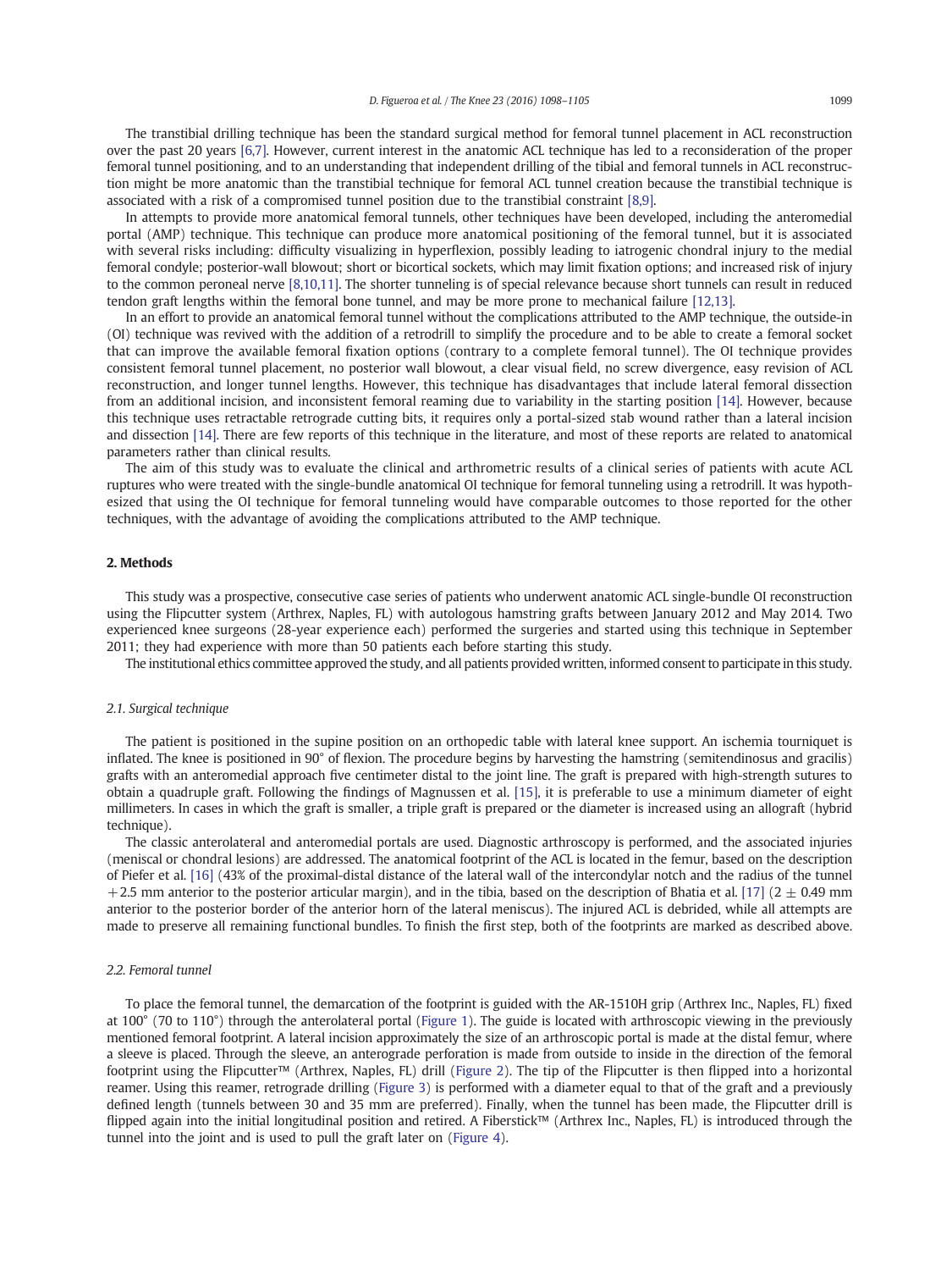1100 D. Figueroa et al. / The Knee 23 (2016) 1098–1105



Figure 1. Demarcation of the femoral footprint is guided with the AR-1510H grip (Arthrex Inc, Naples, FL) through the anterolateral portal.

# 2.3. Tibial tunnel

A tibial guide that is fixed between 55° and 60° is used through the medial portal to locate the tibial footprint of the ACL. A sleeve is placed in the anteromedial tibia using the incision that was previously used to harvest the hamstring graft. Next, a standard wire is passed through the sleeve in the direction of the tibial footprint. The tibial tunnel is then made with a cannulated drill with a diameter that is 1 mm less than that of the graft. The tunnel is then expanded with a dilator, and the distal portion of the tunnel is treated with a Quad Notcher™ (Arthrex Inc., Naples, FL) to obtain easy access to the interference screw that will be used for the tibial fixation of the graft. Finally, the Fiberstick that was previously introduced into the joint is pulled out through the tibial tunnel to pull the graft.

# 2.4. Graft fixation

The present institution uses a Tight Rope™ (Arthrex, Naples, FL) system for femoral fixation. This step can be performed using the arthroscopic view to directly check the passage of the button in the femoral tunnel (Figure 5). Tibial fixation is performed with a Biocomposite Interference Screw™ (Arthrex, Naples, FL) under continuous traction of the graft, with the knee at 20° of flexion and tibial external rotation. Next, the arthroscopic view is used to observe the position and tension of the graft (Figure 6).

Finally, careful hemostasis is performed, and two drains are installed: one is intra-articular and the other is placed in the graft incision. These drains are removed 24 h after surgery. A Robert Jones dressing is applied, and the ischemia is stopped.

The inclusion criteria for this study were: patients with clinical and MRI diagnosis of ACL rupture, and ACL ruptures of  $<$ 3 month duration. The exclusion criteria were: multi-ligament knee injuries, ACL re-ruptures, inflammatory joint diseases, limb malalignment, and radiographic changes indicating Ahlbäck type II to V knee osteoarthritis [18].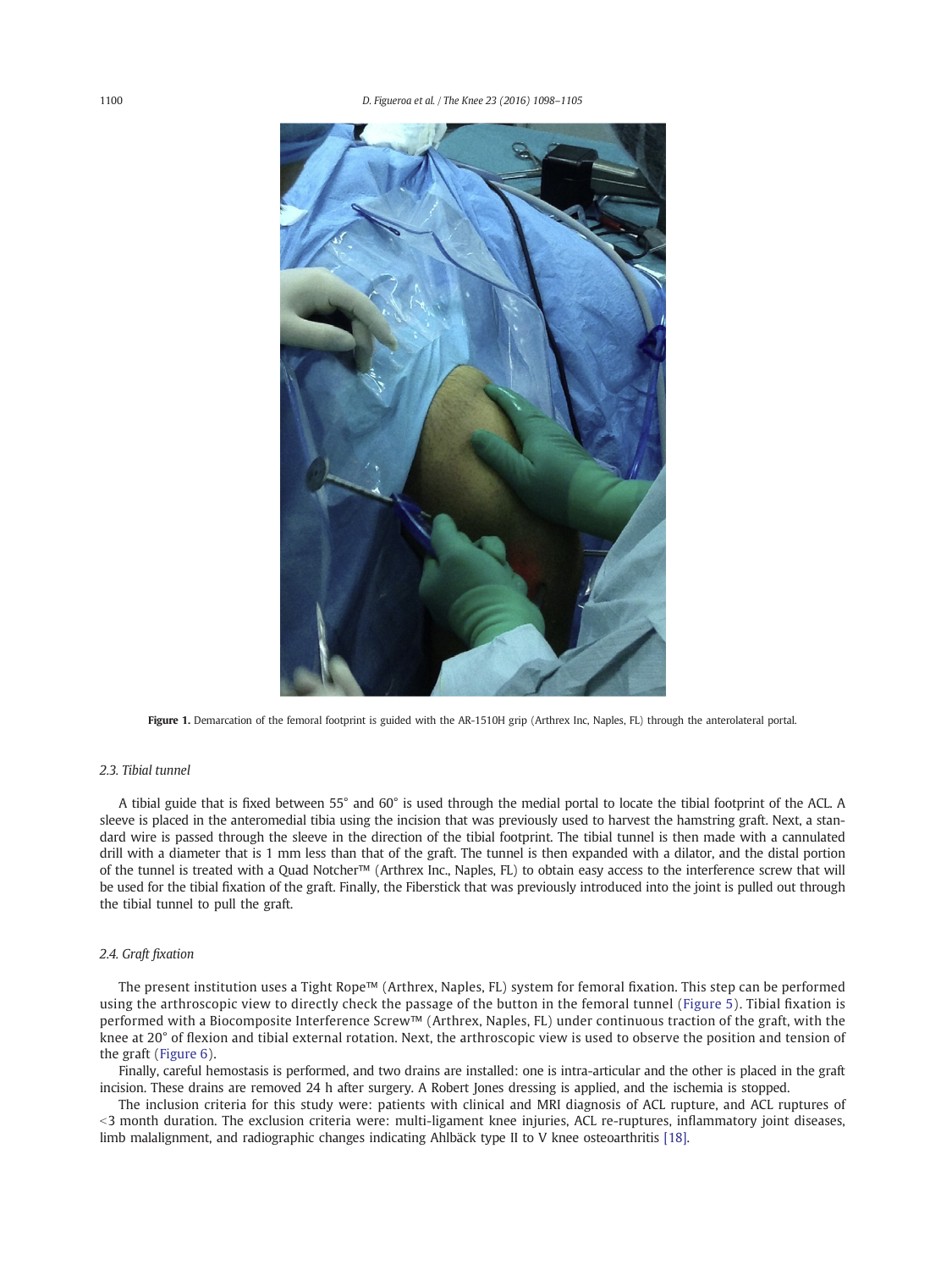

Figure 2. Anterograde perforation from outside to inside in the direction of the femoral footprint using the Flipcutter drill (Arthrex Inc, Naples, FL).

The patients were discharged from the hospital two days after surgery and were followed in the outpatient clinic weekly until one month, monthly until six months, and yearly thereafter. The initial rehabilitation protocol consisted of immediate postoperative rest and continuous passive mobilization twice daily from the first postoperative day, in addition to ambulation with two crutches, isometric quadriceps exercises, and manual patellar mobilization. After that, patients went through an accelerated rehabilitation protocol to return them to full sports activities at six months.

The associated lesions and procedures were reported. Anteroposterior stability was assessed objectively at 24-month follow-up using the maximal manual test with the KT-1000 arthrometer. Rotational stability was assessed using the Pivot Shift Test at the same time [19]. The clinical results were assessed preoperatively and at the final follow-up using the International Knee Documentation Committee (IKDC) [20], Lysholm [21], and Tegner [22] activity scores. Complications and reoperations were recorded, with special emphasis on addressing the complications related to the AMP technique (iatrogenic medial femoral condyle chondral injury, posterior-wall blowout, short or bicortical sockets, and injury to the common peroneal nerve). The femoral tunnels lengths were measured during surgery and the values were recorded.

The statistical analyses were performed with Student's t-tests for independent samples.



Figure 3. Arthroscopic view of the tip of the Flipcutter (Arthrex Inc, Naples, FL) flipped into a horizontal reamer.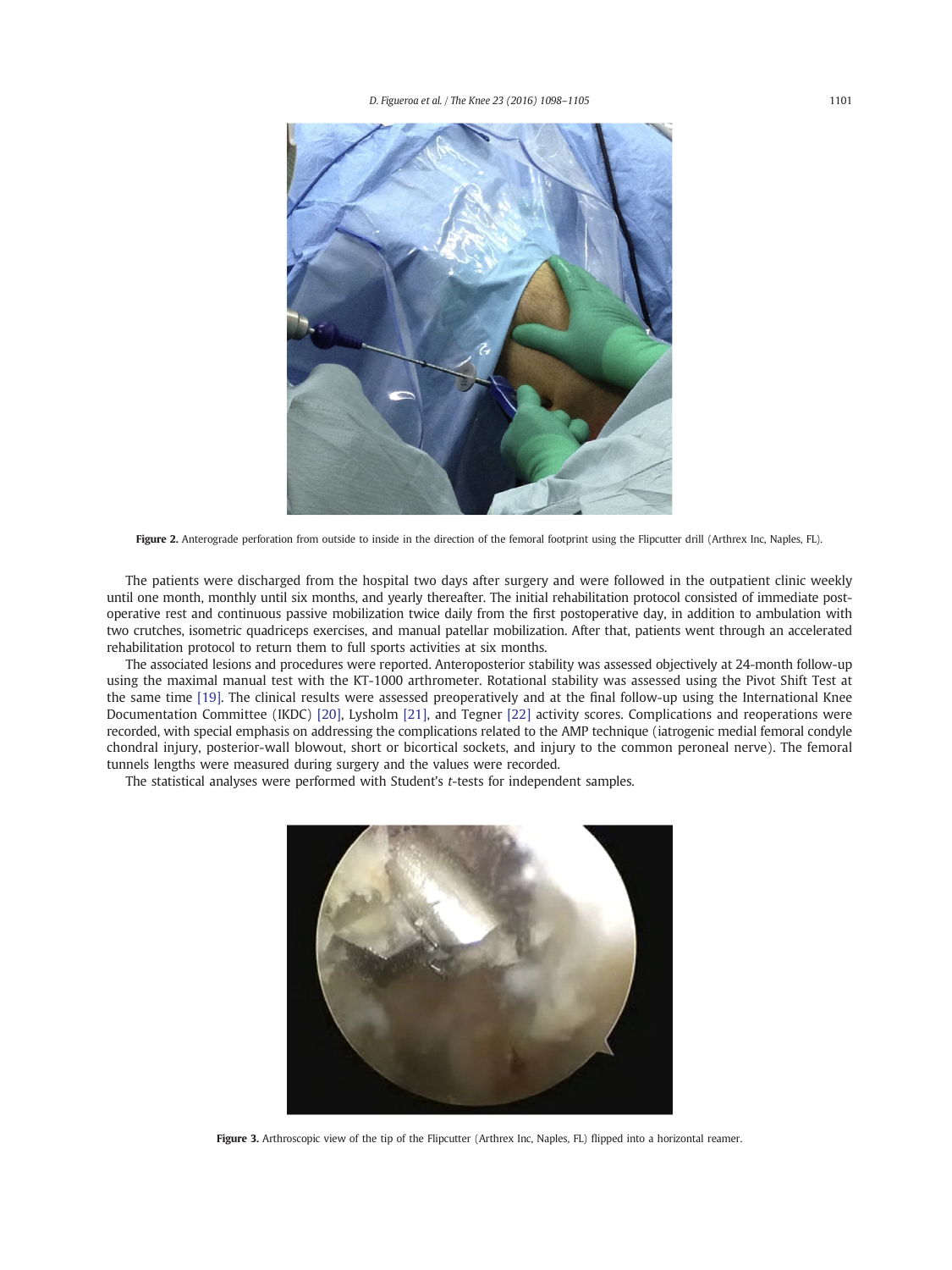

Figure 4. Fiberstick (Arthrex Inc, Naples, FL) introduced through the tunnel into the joint.

# 3. Results

A total of 275 knees of 200 (73%) males and 75 (27%) females met the inclusion criteria and were enrolled in the study. The mean age was 29.1 years (15 to 54 years). The mean follow-up period was 34.5 months (24 to 49 months). All patients received hamstring autografts. The surgeries were performed at a mean time of 4.1 weeks (one to 12 weeks) after the injuries.

There were 189 patients (70%) with associated injuries (Table 1). Meniscal lesions were the most common and were present in 175 patients (65%). Isolated lateral meniscal tears were present in 102 patients (38%), isolated medial meniscal tears were present in 40 patients (15%), and combined meniscal tears were present in 33 patients (12%). Partial meniscectomy was the most common procedure among these patients (120 patients, 44%) followed by meniscal suture in 50 patients (19%) and subtotal meniscectomy  $($  > 70% of the meniscus) in five patients (two percent).

Full-thickness osteochondral defects were present in 25 patients (nine percent). The most common of these defects were isolated lateral femoral condyle lesions in 15 patients (six percent), and less common were medial femoral condyle lesions in eight patients (three percent), patellar lesions in one patient (0.4%) and multi-compartment lesions in one patient (0.4%). Twenty



Figure 5. Arthroscopic view checking the passage of the Tight Rope button (Arthrex, Naples, FL) in the femoral tunnel.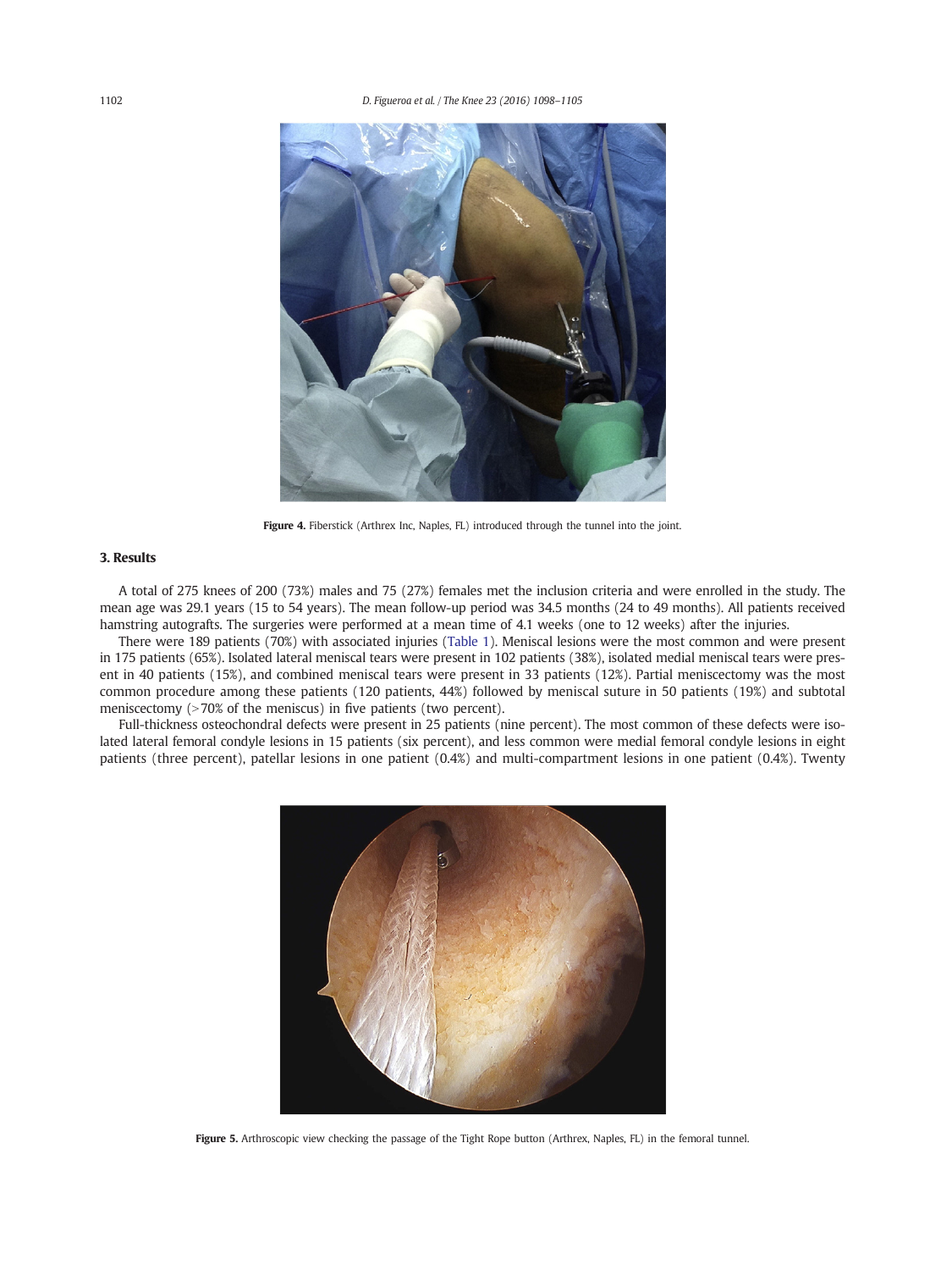

Figure 6. Arthroscopic view observing the position and tension of the graft.

patients (seven percent) underwent osteochondral autologous transfers, four patients (one percent) underwent microfracture, and one patient (0.4%) underwent debridement of the chondral lesion. All additional procedures are detailed in Table 2.

There were 35 complications (13%), each occurred in a different patient. Ten (four percent) patients with meniscal sutures presented with meniscal re-rupture; they were treated with partial meniscectomy. Ten (four percent) patients presented with symptomatic chondral lesions that required a re-intervention. Thirteen (five percent) patients experienced ACL re-rupture at a mean time of 17 months (4–35 months) postoperatively. All of these complications were treated with revision ACL reconstruction. Two (0.7%) patients were treated for postoperative infection. No patients had arthrofibrosis or deep-vein thrombosis.

# Table 1

| Associated injuries. |  |
|----------------------|--|
|                      |  |

| Lesion                                      | N(%)       |
|---------------------------------------------|------------|
| Meniscal injuries                           | 175 (65%)  |
| Medial                                      | 40 (15%)   |
| Lateral                                     | 102 (38%)  |
| <b>Both</b>                                 | 33 (12%)   |
| <b>Full-thickness osteochondral lesions</b> | 25 (9%)    |
| <b>MFC</b>                                  | 8(3%)      |
| LFC.                                        | 15 (6%)    |
| Patellar                                    | $1(0.4\%)$ |
| Multicompartimental                         | $1(0.4\%)$ |

LFC, lateral femoral condyle; MFC, medial femoral condyle.

# Table 2 Associated procedures. Procedure N (%) Partial menisectomy 120 (44%)<br>Subtotal menisectomy 5 (2%) Subtotal menisectomy  $5 (2\%)$ <br>Meniscal suture  $50 (19\%)$ Meniscal suture Chondral lesion debridement 1 (0.4%)<br>
OATS 20 (7%)

Microfracture 4 (1%)

OATS, osteochondral autologous transfer system.

#### Table 3

Lysholm, IKDC and Tegner scores.

|               | Preoperative | Postoperative |            |
|---------------|--------------|---------------|------------|
| Lysholm score | 62           | 95            | P < 0.001  |
| IKDC score    | 60           | 92            | P < 0.001  |
| Tegner score  |              |               | $P = 0.59$ |

 $20(7%)$ 

IKDC, International Knee Documenting Committee.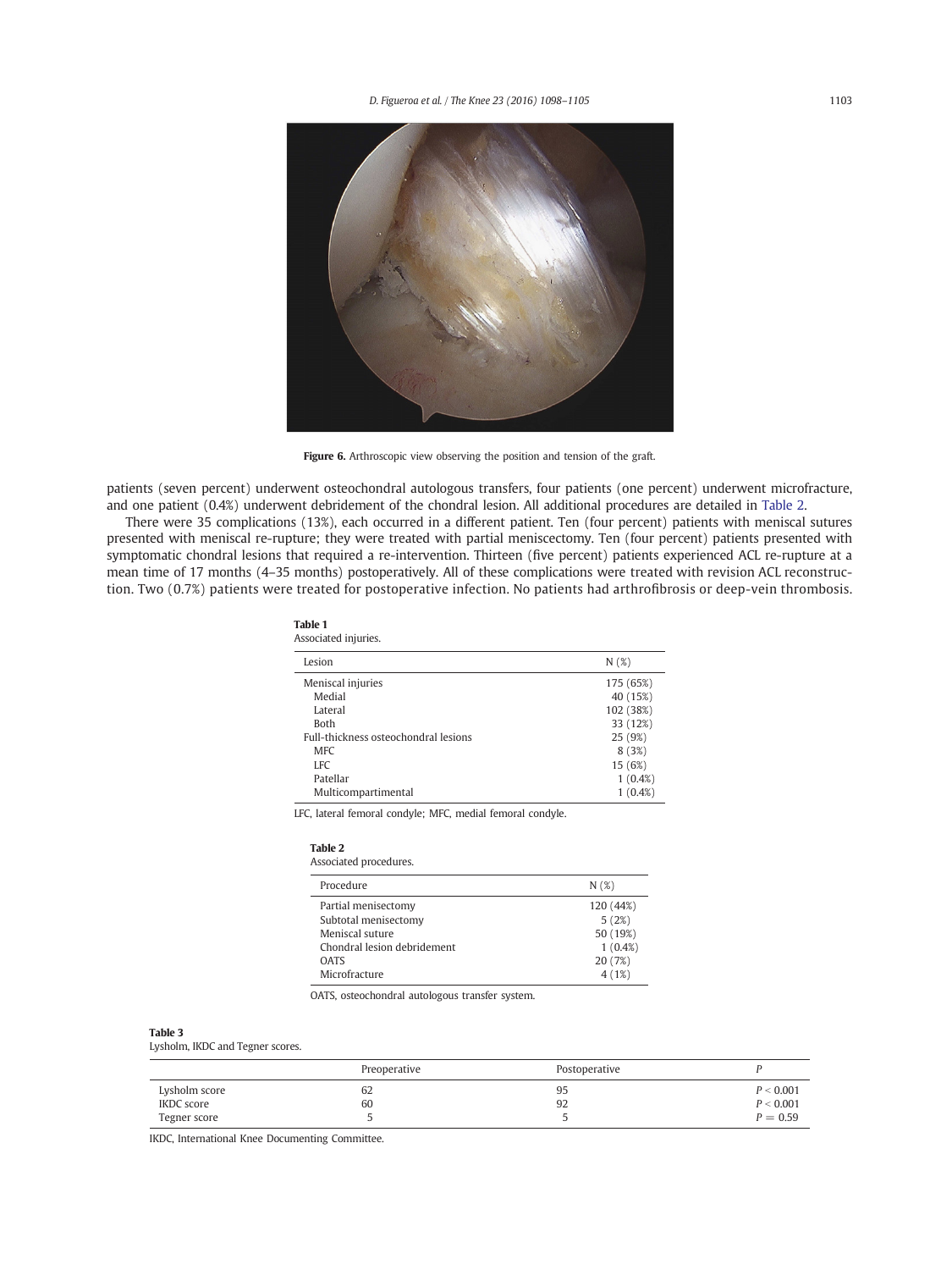There were no iatrogenic medial femoral condyle chondral injuries, posterior-wall blowouts or injuries to the common peroneal nerve. The mean length of the femoral tunnels was 33 mm (30 to 35 mm) with no tunnels shorter than 30 mm. All the tunnels were femoral sockets; there were no lateral cortex blowouts.

Table 3 presents the clinical scores of the patients in the present series. The mean preoperative Lysholm score was 62 points (25 to 95 points). The mean preoperative IKDC score was 60 (26.4–90.8). The mean preoperative Tegner score was five points (two to eight points).

The mean postoperative Lysholm score was 95 points (76 to 100 points). The mean IKDC score was 92 (59.8 to 100). Both of these postoperative scores were significantly better than the corresponding preoperative scores ( $P < 0.001$ ). The mean postoperative Tegner score was five points (one to eight points). There were no significant differences between the preoperative and postoperative activity statuses  $(P = 0.59)$ .

The mean KT-1000 arthrometer side-to-side difference was two millimeters (one to six millimeters). The Pivot Shift test was negative in 243 patients (90%); this test was positive in 32 (10%) patients and graded as grade I (mild sensation of tibial reduction with no audible click) in all of these cases. There was no statistical correlation between the presence of a positive pivot shift and worst clinical results.

# 4. Discussion

The present study revealed that single-bundle OI ACL reconstruction using a retrodrill produced good and excellent results based on clinical and arthrometric parameters at a minimum 2-year follow-up. There are few reports in the literature that have addressed the clinical results of this technique using a retrodrill [23], as most studies are related to anatomic or imaging findings [14,24–29].

In one of the few studies to date reporting clinical outcomes of the OI technique plus a retrodrill, Seo et al. [23] compared single-bundle ACL reconstructions using the conventional transtibial technique in 41 patients, and the OI technique with a retrodrill in 48 patients. At a mean follow-up of 30 months, the clinical results were excellent in both groups (the mean Lysholm scores were 91.4 in the transtibial group and 93.2 in the OI group), but a statistically significant difference in the pivot shift test favored the OI technique. In the present study regarding rotational stability, there was a 10% rate of positive grade I pivot shift test but with no correlation with worst clinical outcomes. These outcomes are comparable to AMP technique studies with rates of positive pivot shift of 10–30% after ACL reconstruction [30,31].

In a study comparing 10 patients using the OI plus retrodrill technique versus 10 patients using the AMP technique, Lansdown et al. [32] showed that the OI technique resulted in altered knee kinematics compared with the contralateral healthy knee, which is not a problem when using the AMP technique. The clinical implications of these findings were not studied.

Regarding complications found in the present study, 0.7% had infections, a value that is comparable with the literature (0.1 to 1.7%) [33–35]. None of the complications attributed to the AMP technique were seen (iatrogenic medial femoral condyle chondral injury, posterior-wall blowout, short or bicortical sockets and injury to the common peroneal nerve). The rate of these complications when using the AMP technique was very low. There was a possibility that the study was unpowered to show them, but it is believed that nearly 300 cases with no complications of that kind are a meaningful number to say that the technique is safe.

In the present series, a five percent re-rupture rate was observed, which is comparable to the published values that range from 0.7 to 10% [29,36].

A limitation of this study was the relatively short follow-up. It is already known that OI reconstruction produces clinical results that are similar to those of other techniques at short-term and middle-term follow-ups. The longer-term benefits of reconstructing with a more anatomical ACL (with AMP or OI techniques) are not yet clear, particularly in terms of the development of osteoarthritis; therefore, longer studies are needed to address if any benefit exists.

It is believed that the benefit of using an OI technique using a retrodrill in ACL reconstruction is that it has all the advantages of the classic two-incision anterograde OI technique, but with the addition of a smaller lateral incision, the ability to create femoral sockets (with more fixation options) and no risk of causing intra-articular damage with the drill. The authors prefer it to the AMP technique to perform an anatomic ACL reconstruction because of the theoretical complications (medial femoral condyle chondral injury, posterior-wall blowout, short sockets, injury to the common peroneal nerve) and the difficulties in the surgical technique (knee hyperflexion needed, less visualization) associated with it.

# 5. Conclusion

The present study revealed that single-bundle OI ACL reconstruction using a retrodrill produces excellent results at a minimum of two year follow-up. This is based on clinical and arthrometric parameters that are comparable to other techniques, and the technique avoids the theoretical complications attributed to the AMP technique.

#### Conflict of interest

None.